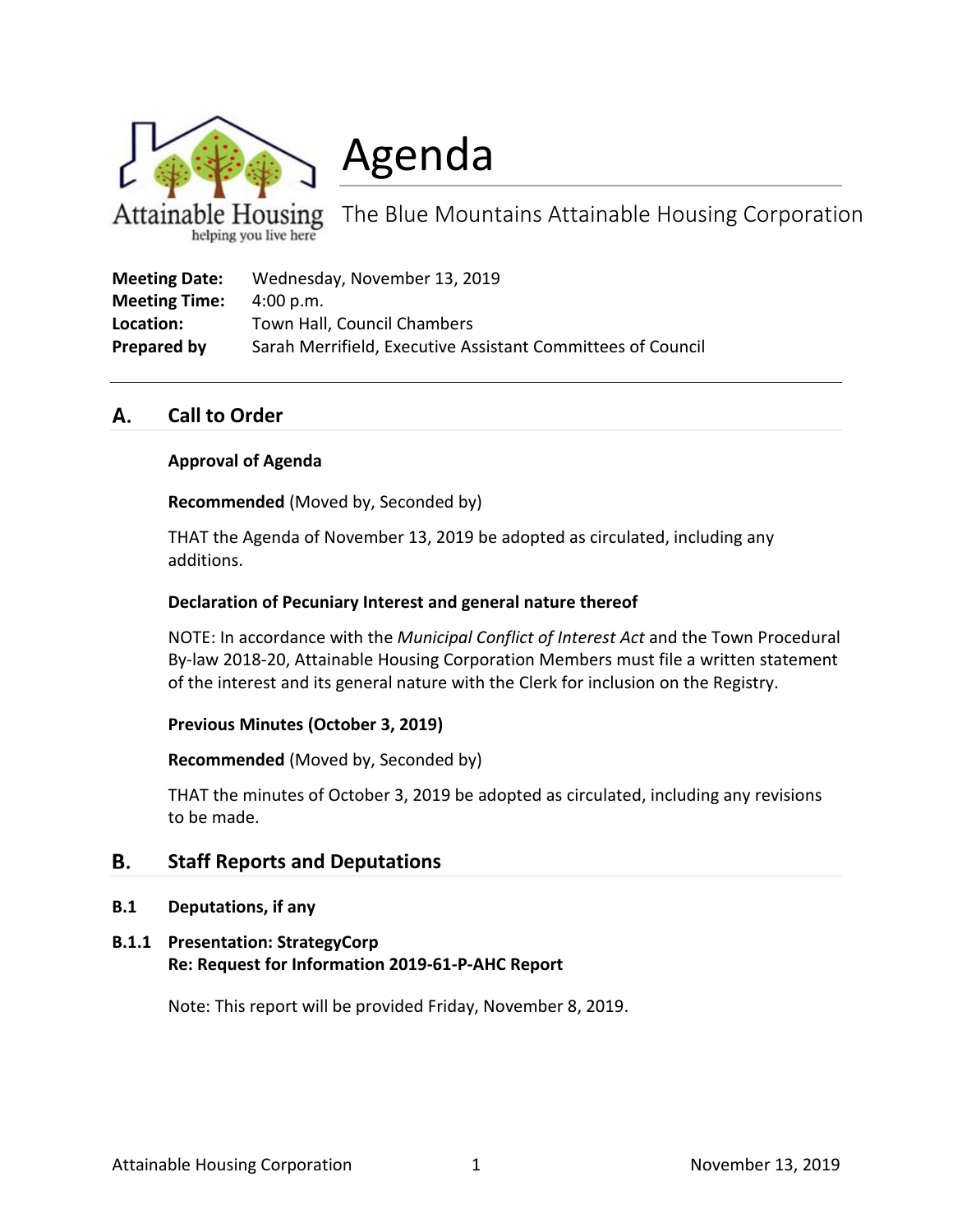# **B.2 Public Comment Period (each speaker is allotted three minutes)**

NOTE: In accordance with the Town Procedural By-law 2018-20 fifteen minutes is allotted at the Meeting to receive public comments regarding Attainable Housing Corporation matters included on the Agenda. The speaker shall provide their name and address, and shall address their comments to the Chair. Comments shall not refer to personnel, litigation or potential litigation matters.

## **B.3 Staff Reports, if any**

None

#### $\mathsf{C}$ . **Matters for Discussion**

## **C.1 Financial Advisor and Fairness Advisor Update**

2019-67-P-AHC – Financial Advisor Services closed Thursday, November 7, 2019

2019-68-P-AHC – Fairness Advisory Services closes Thursday, November 14, 2019

# **C.2 Executive Director Update**

Job posting for Executive Director closes Friday, November 15, 2019

# **C.3 Town of The Blue Mountains Draft Procedural By-law for Council and Committee of the Whole**

Note: included for information is staff report FAF.19.208 Followup Regarding Additional Changes to Procedural By-law 2018-20 following Public Meeting.

## **C.4 Follow-up regarding TC Energy Letter – Mayor Soever**

Note: included for information is the Town's July 19, 2019 letter to the Department of National Defence re: TC Energy energy storage facility on the Canadian Army's 4<sup>th</sup> Canadian Division Training Centre.

## **C.5 Financial Position Overview – Cary Eagleson (verbal) and E-Crew Invoice**

## **C.6 Scheduling of Annual General Meeting of the Membership**

Extension of December 4, 2019 Attainable Housing Corporation meeting to accommodate the Annual General Meeting of the Membership

## **C.7 2020 Meeting Schedule**

## **C.8 Attainable Housing Corporation Action Item Tracking**

- Update Corporation's By-laws, Policies and Practices to reflect the Town's Procedural By-law
- Retention of Fairness Advisor, Financial Advisor through Request for Proposal Process
- Retention of Executive Director through Hiring Process